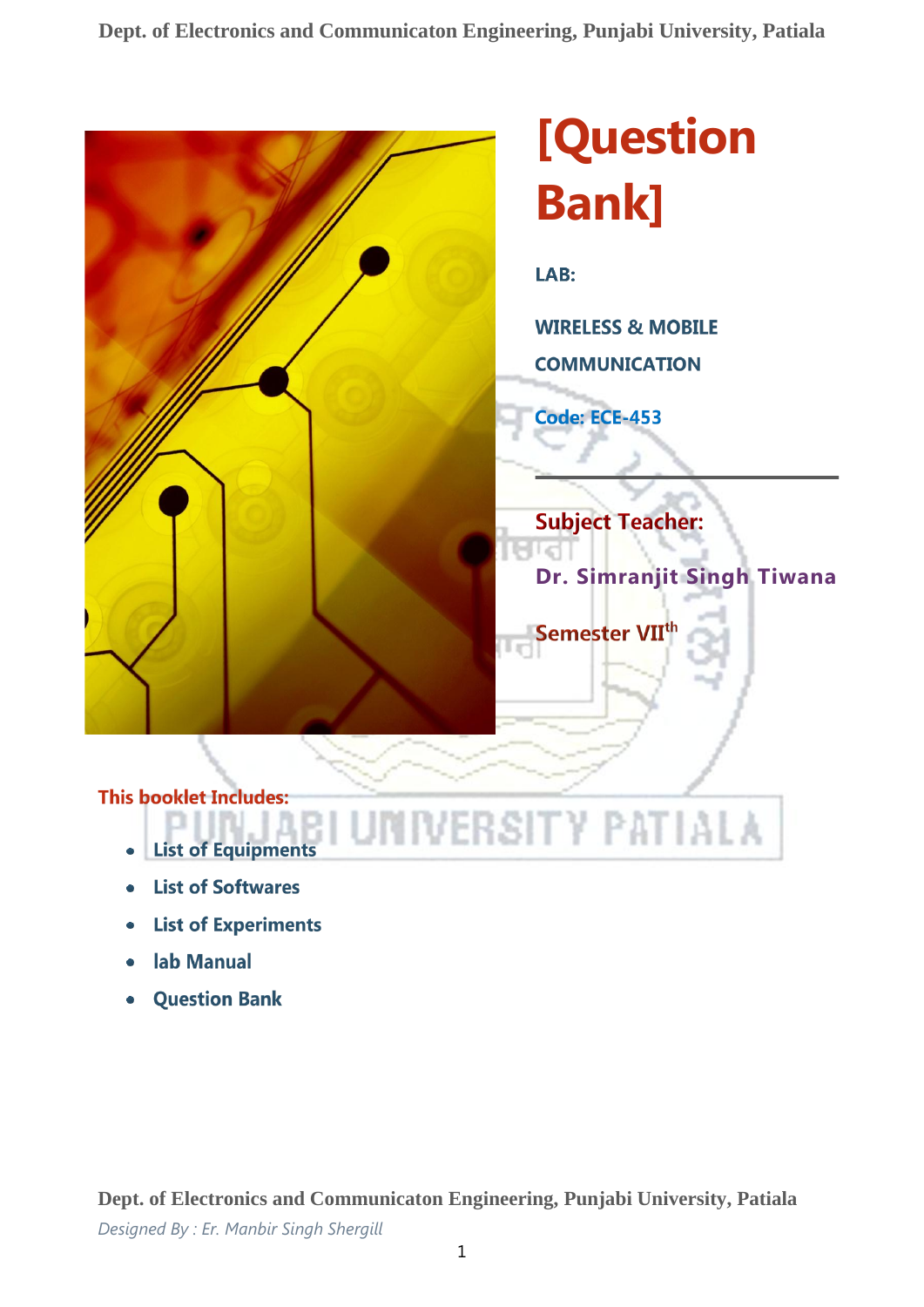### **ECE 453 WIRELESS & MOBILE COMMUNICATION LAB Quiz Questions with Answers**

1. Which multiple access technology is used in 1G, 2G, 3G and 4G?

Ans. 1G – FDMA, 2G – TDMA, 3G – CDMA, 4G – OFDMA, SCFDMA

2. On what basis are mobile generations differentiated?

Ans. Data Rate

3. Where was the world's first 3G network launched?

Ans. Japan (FoMA – Freedom of Multimedia Access)

4. To which generation does technology called HSPA belong?

Ans. 3G

5. What is the defining trait of a true 4G network?

Ans. It is an all IP-architecture based network setup ( meaning it transfers data in packets that zoom through the Internet. Most 4G networks still overlap with older technologies and aren't all-IP.)

6. In mobile communications, the communications standard linking the base station to mobile equipment is called \_\_\_\_\_\_.

Ans. Air interface (e.g. WiMaX, LTE, HSPA+ etc.)

7. How much times faster on an average are 4G networks than 3G networks?



8. Out of high, low and extremely high frequency bands, which one is most suitable for mobile communication and why?

Ans. For cellular communication, lower frequencies work best. They penetrate objects instead of bouncing off of them, like higher frequencies.

9. Which was the first country to introduce a 4G network?

Ans. Sweden in 2009.

10. After LTE which technology are the mobile service providers shifting to?

Ans. LTE Advanced

## **Dept. of Electronics and Communicaton Engineering, Punjabi University, Patiala** *Designed By : Er. Manbir Singh Shergill*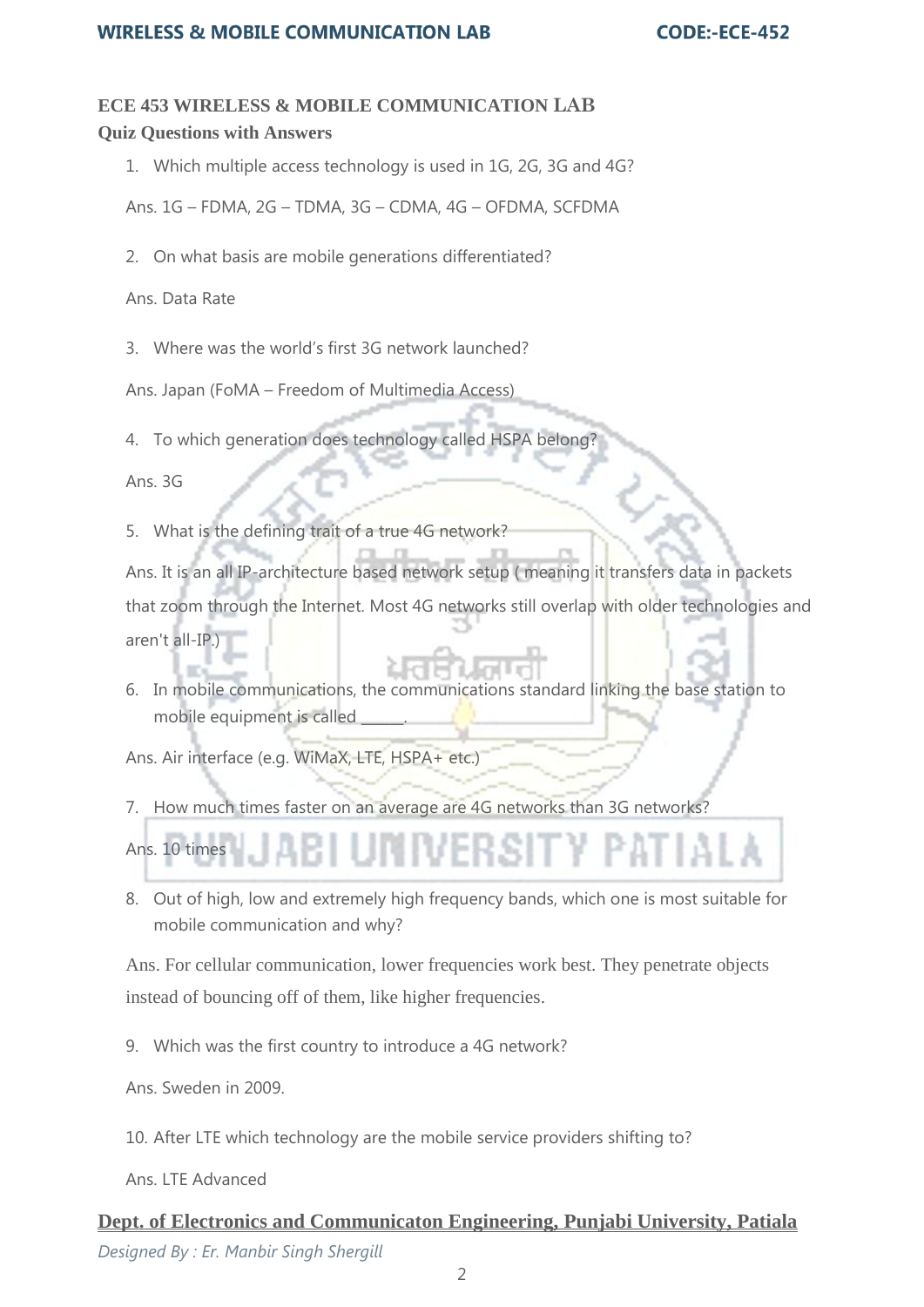#### **WIRELESS & MOBILE COMMUNICATION LAB**

11. What is the meaning of multiple channel and coding scheme in EDGE?

Ans. It the combination of various air interfaces (GMSK & 8-PSK and channel coding) which are available in EDGE. The capability of EDGE to select the best air interface is called incremental redundancy.

12. What is the frequency range of 802.11a standard?

Ans. 5 GHz

13. What are the IEEE standards of WiFi, Bluetooth and WiMaX?

Ans. Wifi : 802.11b, Bluetooth: 802.15, WiMax: 802.16

14. What is the IEEE standard of Ethernet (RJ-45)?

Ans. 802.3

15. What is the maximum range of WiMax? Ans. 30 miles

16. What is the full form of WiMax?

Ans. Worldwide interoperability for microwave access.

17. What is the reason for adjacent channel interference?

Ans. Poor filters, poor frequency planning and near-far effect.

18. Which 3G technology uses TDD instead of FDD?

Ans. TD-SCDMA (time division synchronous CDMA)

19. What is the major difference between the network architecture of 2G and 3G?

Ans. In 2G we have BTS – BSC – MSC and MSC is the central brain of the network.

In 3G we have node-RNC-MSC, even all RNCs are interconnected, so basic operations like handoff can be handled by RNCs.

20. What is the primary reason 4G is faster than 3G and 2G?

Ans. Technological difference (OFDMA, SCFDMA and MIMO)

Less latency

# **Dept. of Electronics and Communicaton Engineering, Punjabi University, Patiala** *Designed By : Er. Manbir Singh Shergill*